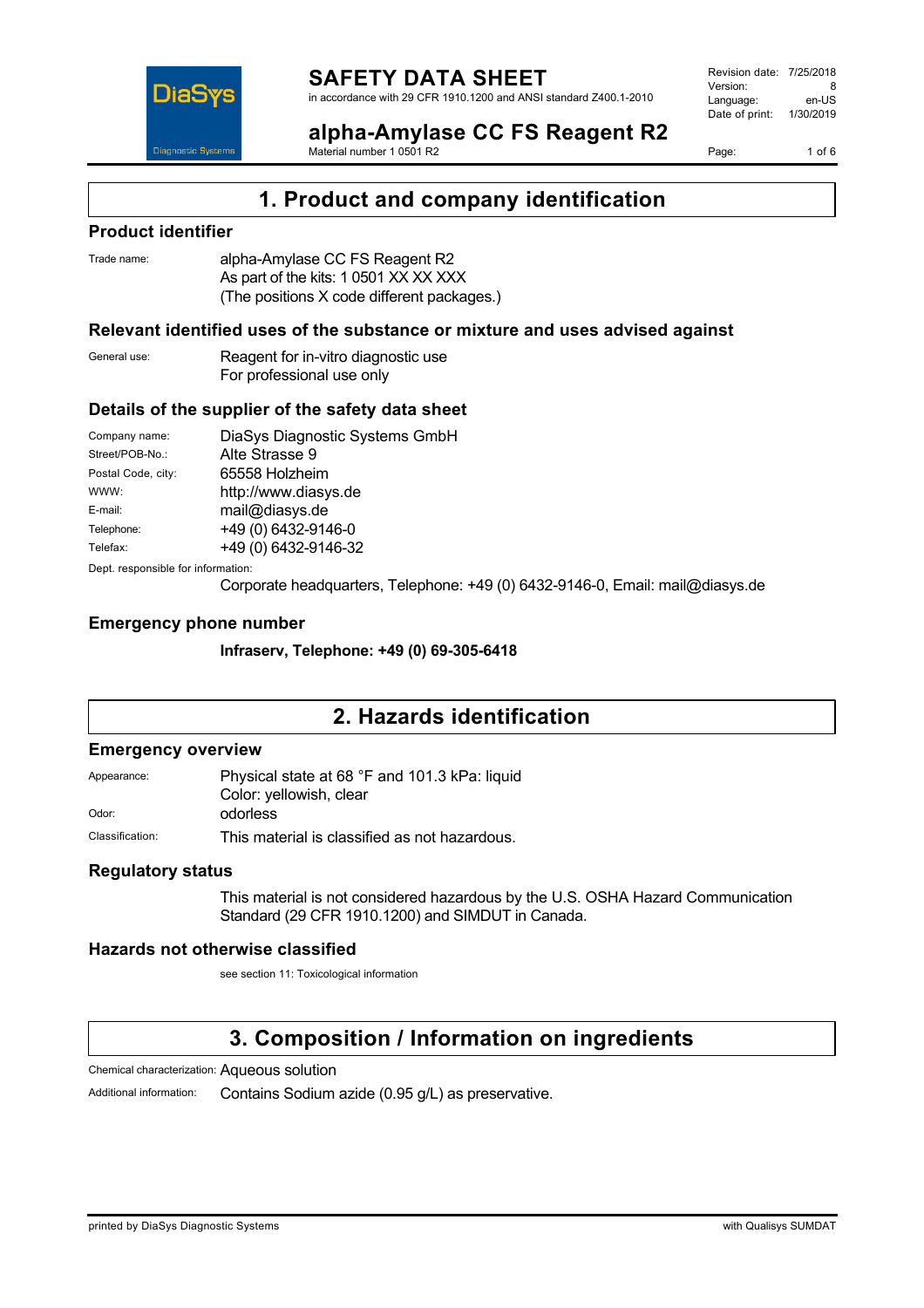

# **SAFETY DATA SHEET**

in accordance with 29 CFR 1910.1200 and ANSI standard Z400.1-2010

### **alpha-Amylase CC FS Reagent R2**

Revision date: 7/25/2018 Version: 8<br>Language: en-LIS Language: Date of print: 1/30/2019

Page: 2 of 6

Material number 1 0501 R2

| 4. First aid measures    |                                                                                                                                                                                                                                                       |
|--------------------------|-------------------------------------------------------------------------------------------------------------------------------------------------------------------------------------------------------------------------------------------------------|
| In case of inhalation:   | Provide fresh air. In case of respiratory difficulties seek medical attention.                                                                                                                                                                        |
| Following skin contact:  | Change contaminated clothing.<br>Remove residues with water. In case of skin reactions, consult a physician.                                                                                                                                          |
| After eye contact:       | Immediately flush eyes with plenty of flowing water for 10 to 15 minutes holding eyelids<br>apart. Remove contact lenses, if present and easy to do. Continue rinsing. In case of<br>troubles or persistent symptoms, consult an opthalmologist.      |
| After swallowing:        | Rinse mouth thoroughly with water. Do not induce vomiting without medical advice.<br>Have victim drink large quantities of water, with active charcoal if possible. Seek medical<br>attention. Never give anything by mouth to an unconscious person. |
|                          | Most important symptoms/effects, acute and delayed                                                                                                                                                                                                    |
|                          | No data available                                                                                                                                                                                                                                     |
| Information to physician |                                                                                                                                                                                                                                                       |

Treat symptomatically.

# **5. Fire fighting measures**

Flash point/flash point range:

### not combustible

Auto-ignition temperature: No data available

Suitable extinguishing media:

Product is non-combustible. Extinguishing materials should therefore be selected according to surroundings.

### **Specific hazards arising from the chemical**

Fires in the immediate vicinity may cause the development of dangerous vapors.

Protective equipment and precautions for firefighters: In case of surrounding fires: Wear self-contained breathing apparatus.

Additional information: Do not allow fire water to penetrate into surface or ground water.

# **6. Accidental release measures**

Personal precautions: Avoid contact with skin and eyes. Wear appropriate protective equipment.

Environmental precautions:

Do not allow to penetrate into soil, waterbodies or drains.

Methods for clean-up: Soak up with absorbent materials such as sand, siliceus earth, acid- or universal binder. Store in special closed containers and dispose of according to ordinance. Wash spill area with plenty of water.

# **7. Handling and storage**

### **Handling**

Advices on safe handling: Provide adequate ventilation, and local exhaust as needed. Avoid contact with skin and eyes. Keep all containers, equipment and working place clean. Wear appropriate protective equipment. Wash hands before breaks and after work. Do not eat, drink or smoke when using this product.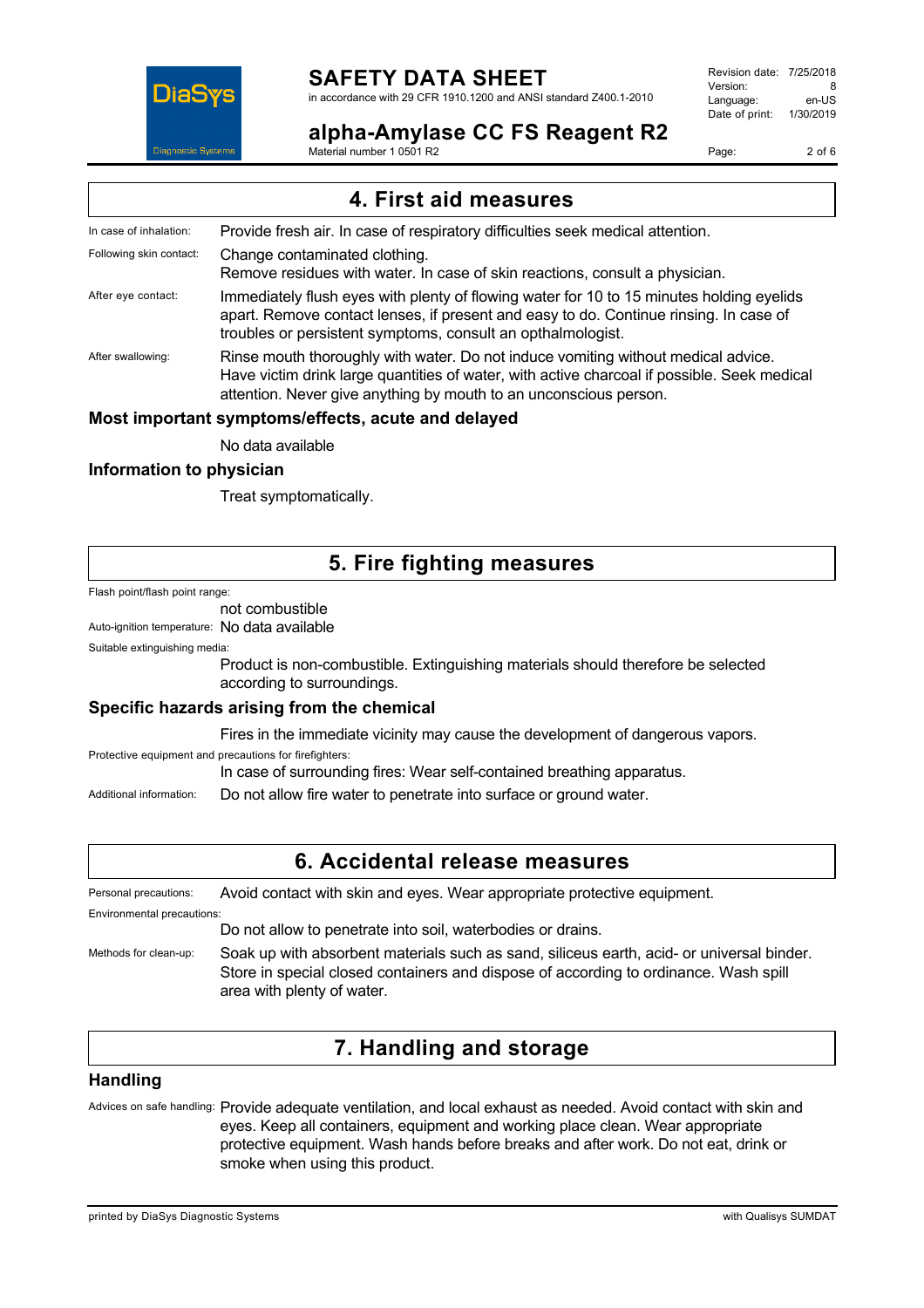

**alpha-Amylase CC FS Reagent R2** Material number 1 0501 R2

Page: 3 of 6

### **Storage**

Requirements for storerooms and containers:

Keep containers tightly closed and at a temperature between 35.6 °F and 46.4 °F. Protect from light.

Hints on joint storage: Do not store together with: Acids, alkalis.

# **8. Exposure controls / personal protection**

### **Engineering controls**

Provide good ventilation and/or an exhaust system in the work area. See also information in chapter 7, section storage.

### **Personal protection equipment (PPE)**

| Eye/face protection             | Tightly sealed goggles according to OSHA Standard - 29 CFR: 1910.133 or ANSI<br>Z87.1-2010.                                                                                                                                    |
|---------------------------------|--------------------------------------------------------------------------------------------------------------------------------------------------------------------------------------------------------------------------------|
| Skin protection                 | Wear suitable protective clothing.                                                                                                                                                                                             |
|                                 | Protective gloves according to OSHA Standard - 29 CFR: 1910.138.<br>Glove material: Nitrile rubber - Breakthrough time: >480 min.<br>Observe glove manufacturer's instructions concerning penetrability and breakthrough time. |
| Respiratory protection:         | Provide adequate ventilation.                                                                                                                                                                                                  |
| General hygiene considerations: |                                                                                                                                                                                                                                |
|                                 | Avoid contact with skin and eyes. Change contaminated clothing. Wash hands before<br>breaks and after work. Do not eat, drink or smoke when using this product.                                                                |

# **9. Physical and chemical properties**

### **Information on basic physical and chemical properties**

| Appearance:                              | Physical state at 68 °F and 101.3 kPa: liquid<br>Color: yellowish, clear |
|------------------------------------------|--------------------------------------------------------------------------|
| Odor:                                    | odorless                                                                 |
| Odor threshold:                          | No data available                                                        |
| pH value:                                | at 98.6 °F: 7.15                                                         |
| Melting point/freezing point:            | No data available                                                        |
| Initial boiling point and boiling range: | No data available                                                        |
| Flash point/flash point range:           | not combustible                                                          |
| Evaporation rate:                        | No data available                                                        |
| Flammability:                            | No data available                                                        |
| Explosion limits:                        | No data available                                                        |
| Vapor pressure:                          | No data available                                                        |
| Vapor density:                           | No data available                                                        |
| Density:                                 | at 68 °F: 1.017 g/mL                                                     |
| Water solubility:                        | completely miscible                                                      |
| Partition coefficient: n-octanol/water:  | No data available                                                        |
| Auto-ignition temperature:               | No data available                                                        |
| Thermal decomposition:                   | No data available                                                        |
| Additional information:                  | No data available                                                        |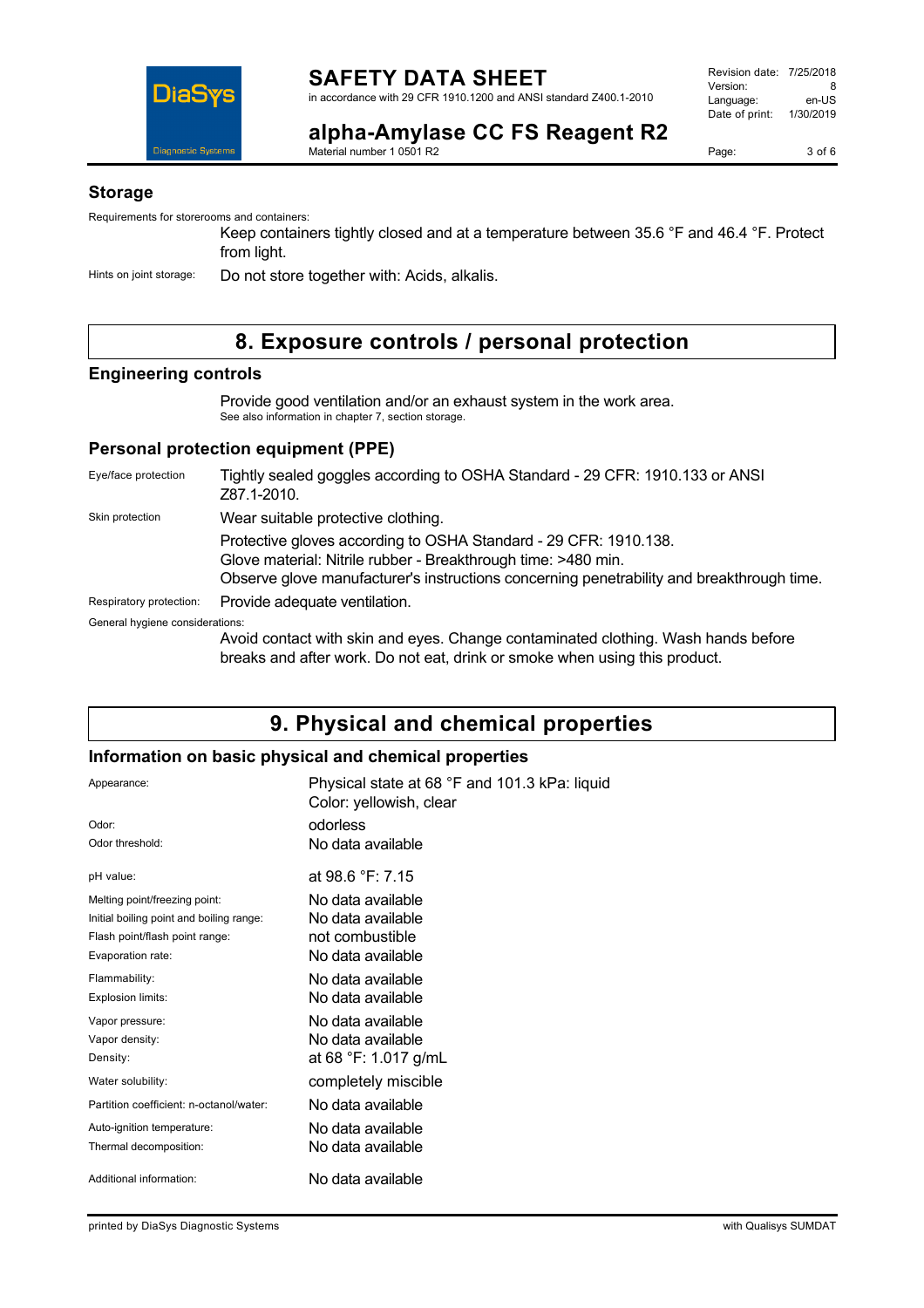

# **SAFETY DATA SHEET**

in accordance with 29 CFR 1910.1200 and ANSI standard Z400.1-2010

**alpha-Amylase CC FS Reagent R2**

Material number 1 0501 R2

Revision date: 7/25/2018 Version: 8<br>
Language: en-US Language: Date of print: 1/30/2019

Page: 4 of 6

| 10. Stability and reactivity       |                                                                                                |
|------------------------------------|------------------------------------------------------------------------------------------------|
| Reactivity:                        | No data available                                                                              |
| Chemical stability:                | Stable under recommended storage conditions.                                                   |
| Possibility of hazardous reactions | No hazardous reactions known.                                                                  |
| Conditions to avoid:               | Protect against heat /sun rays.                                                                |
| Incompatible materials:            | Acids, alkalis                                                                                 |
| Hazardous decomposition products:  | No hazardous decomposition products when regulations for storage and handling are<br>observed. |
| Thermal decomposition:             | No data available                                                                              |

# **11. Toxicological information**

### **Toxicological tests**

| Acute toxicity (oral): Lack of data.                                                                                                                                                                                                              |
|---------------------------------------------------------------------------------------------------------------------------------------------------------------------------------------------------------------------------------------------------|
| Acute toxicity (dermal): Lack of data.                                                                                                                                                                                                            |
| Acute toxicity (inhalative): Lack of data.                                                                                                                                                                                                        |
| Skin corrosion/irritation: Lack of data.                                                                                                                                                                                                          |
| Serious eye damage/irritation: Lack of data.                                                                                                                                                                                                      |
| Sensitisation to the respiratory tract: Lack of data.                                                                                                                                                                                             |
| Skin sensitisation: Lack of data.                                                                                                                                                                                                                 |
| Germ cell mutagenicity/Genotoxicity: Lack of data.                                                                                                                                                                                                |
| Carcinogenicity: Lack of data.                                                                                                                                                                                                                    |
| Reproductive toxicity: Lack of data.                                                                                                                                                                                                              |
| Effects on or via lactation: Lack of data.                                                                                                                                                                                                        |
| Specific target organ toxicity (single exposure): Lack of data.                                                                                                                                                                                   |
| Specific target organ toxicity (repeated exposure): Lack of data.                                                                                                                                                                                 |
| Aspiration hazard: Lack of data.                                                                                                                                                                                                                  |
| Contains Sodium azide (0.95 g/L):<br>After resorption of toxic quantities: headache, dizziness, nausea, cough, vomiting,<br>spasms, breathing paralysis, CNS disorders, low blood pressure, cardiovascular failure,<br>unconsciousness, collapse. |
|                                                                                                                                                                                                                                                   |

# **12. Ecological information**

### **Ecotoxicity**

Further details: No data available

### **Mobility in soil**

No data available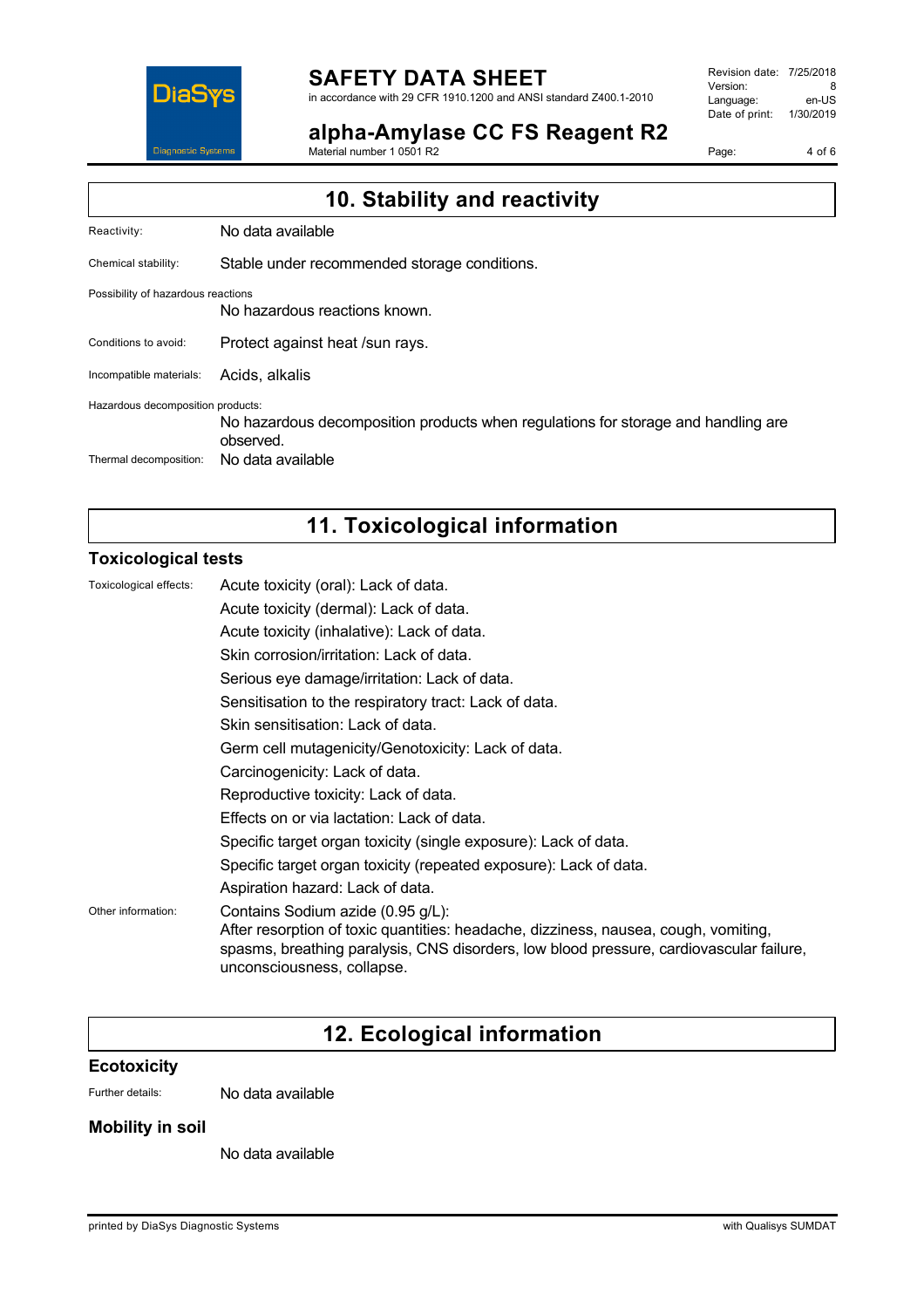

**alpha-Amylase CC FS Reagent R2** Material number 1 0501 R2

Page: 5 of 6

### **Persistence and degradability**

Further details: No data available

### **Additional ecological information**

General information: Do not allow to enter into ground-water, surface water or drains.

# **13. Disposal considerations**

#### **Product**

Recommendation: Special waste. Dispose of waste according to applicable legislation.

### **Contaminated packaging**

Recommendation: Dispose of waste according to applicable legislation. Non-contaminated packages may be recycled.

# **14. Transport information**

### **USA: Department of Transportation (DOT)**

| Proper shipping name: | Not restricted |
|-----------------------|----------------|
|                       |                |

### **Sea transport (IMDG)**

| Proper shipping name: | Not restricted |
|-----------------------|----------------|
| Marine pollutant:     | no             |

### **Air transport (IATA)**

Proper shipping name: Not restricted

### **Further information**

No dangerous good in sense of these transport regulations.

# **15. Regulatory information**

### **National regulations - Great Britain**

Hazchem-Code:

**1 0**

# **16. Other information**

#### Hazard rating systems: **0** NFPA Hazard Rating: Health: 1 (Slight)

 Fire: 0 (Minimal) Reactivity: 0 (Minimal) HMIS Version III Rating: Health: 1 (Slight) Flammability: 0 (Minimal) Physical Hazard: 0 (Minimal) Personal Protection: X = Consult your supervisor